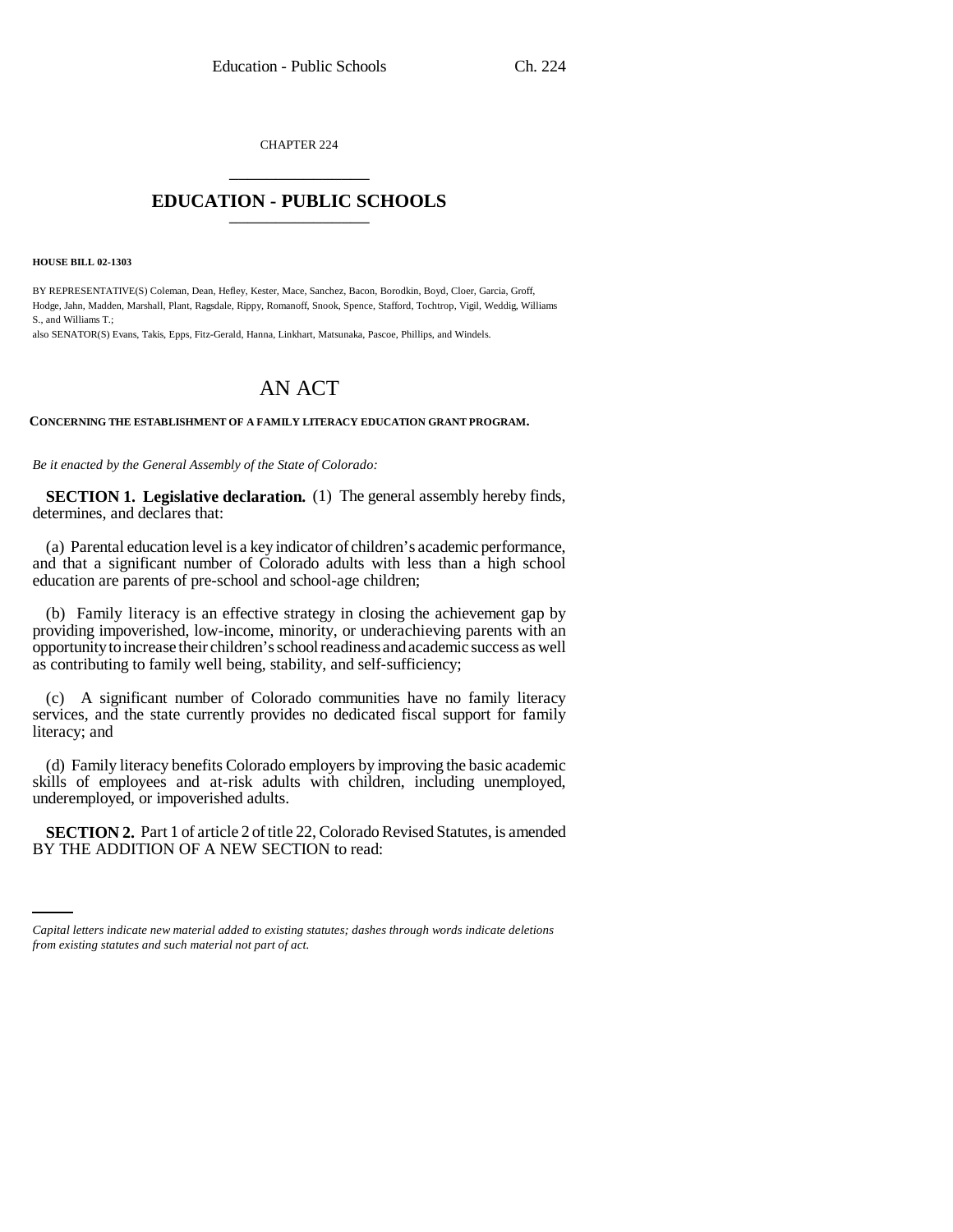**22-2-122. Family literacy education grant program - rulemaking - repeal.** (1) THIS SECTION SHALL BE KNOWN AND MAY BE CITED AS THE "COLORADO FAMILY LITERACY ACT OF 2002".

(2) AS USED IN THIS SECTION, UNLESS THE CONTEXT OTHERWISE REQUIRES:

(a) "ADULT LITERACY EDUCATION" MEANS AN EDUCATIONAL PROGRAM DESIGNED TO PROVIDE BASIC ACADEMIC SKILLS AND TRAINING IN MATHEMATICS, WRITING, READING, AND LANGUAGE, AND MAY INCLUDE ENGLISH LITERACY INSTRUCTION.

(b) "COMPETENCE IN THE ENGLISH LANGUAGE" MEANS ENGLISH LANGUAGE COMPREHENSION, SPEAKING, READING, AND WRITING SKILLS.

(c) "ELIGIBLE ADULT" MEANS A PERSON WHO MEETS THE FOLLOWING CRITERIA:

(I) IS AT LEAST SIXTEEN YEARS OF AGE;

(II) IS NOT ENROLLED IN A PUBLIC OR PRIVATE SECONDARY OR POSTSECONDARY SCHOOL; AND

(III) (A) LACKS A HIGH SCHOOL DIPLOMA OR ITS EQUIVALENT; OR

(B) IS IN NEED OF ENGLISH LANGUAGE INSTRUCTION; OR

(C) LACKS SUFFICIENT MASTERY OF BASIC EDUCATIONAL SKILLS NECESSARY TO ENABLE THE PERSON TO FUNCTION EFFECTIVELY AS A PARTNER IN THE EDUCATIONAL DEVELOPMENT OF HIS OR HER CHILDREN.

(d) "ELIGIBLE PARENT" MEANS AN ELIGIBLE ADULT WHO HAS ONE OR MORE CHILDREN IN NEED OF FAMILY LITERACY EDUCATION, AND WHO CAN CERTIFY TO THE DEPARTMENT OF EDUCATION THAT EACH SAID CHILD IS ENROLLED IN A PUBLIC ELEMENTARY OR SECONDARY SCHOOL IN THE STATE. "ELIGIBLE PARENT" INCLUDES A LEGAL GUARDIAN, GRANDPARENT, STEPPARENT, AUNT, UNCLE, SIBLING, OR OTHER PERSON WITH WHOM THE CHILD LIVES ON A FULL-TIME BASIS OR WHO HAS BEEN DESIGNATED BY A PARENT, LEGAL GUARDIAN, OR COURT-APPOINTED ADULT TO ACT IN PLACE OF THE PARENT.

(e) "ENGLISH LITERACY" MEANS INSTRUCTION THAT IS DESIGNED TO ASSIST INDIVIDUALS OF LIMITED ENGLISH PROFICIENCY TO ACHIEVE COMPETENCE IN THE ENGLISH LANGUAGE, THUS ALLOWING THEM TO UNDERSTAND AND NAVIGATE GOVERNMENTAL, EDUCATIONAL, AND WORKPLACE SYSTEMS.

(f) "FAMILY LITERACY EDUCATION" MEANS SERVICES THAT ARE OF SUFFICIENT INTENSITY AND DURATION TO MAKE SUSTAINABLE CHANGES IN A FAMILY AND THAT INTEGRATE ALL OF THE FOLLOWING:

(I) INTERACTIVE LITERACY ACTIVITIES BETWEEN AN ELIGIBLE PARENT AND HIS OR HER CHILD;

(II) TRAINING OF AN ELIGIBLE PARENT TO BE THE PRIMARY TEACHER FOR HIS OR HER CHILD AND TO BE A FULL PARTNER IN THE EDUCATION OF HIS OR HER CHILD;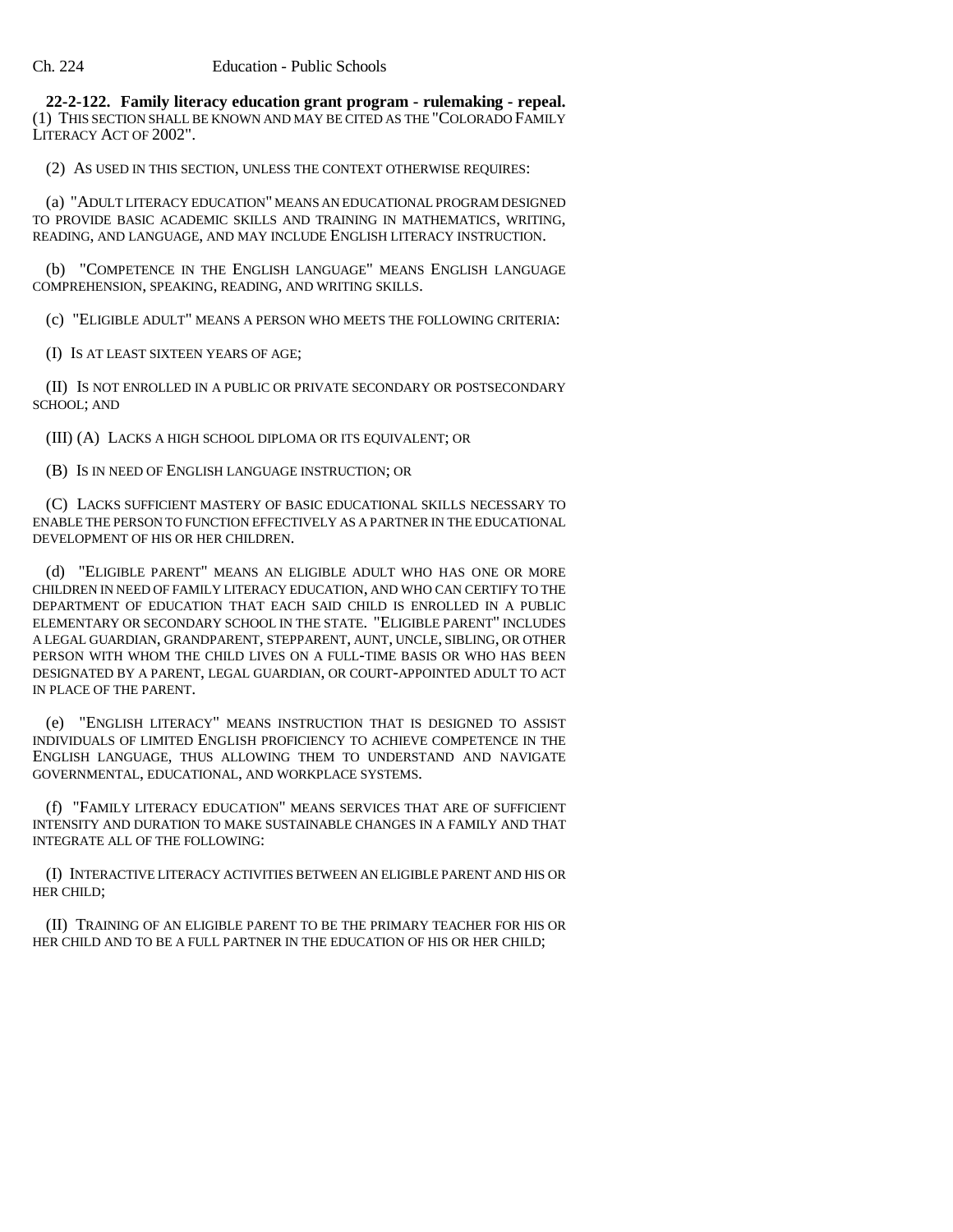(III) PARENT LITERACY TRAINING THAT LEADS TO ECONOMIC SELF-SUFFICIENCY; AND

(IV) AGE-APPROPRIATE EDUCATION TO PREPARE PARTICIPATING CHILDREN FOR SUCCESS IN SCHOOL.

(g) "INTERGENERATIONAL SERVICES" MEANS ACTIVITIES THAT LINK ADULT LITERACY PROGRAMS TO HOME AND SCHOOL SETTINGS THAT ARE OF SUFFICIENT INTENSITY AND DURATION TO PROMOTE LITERACY DEVELOPMENT IN THE FAMILY.

(h) "LITERACY" MEANS AN INDIVIDUAL'S ABILITY TO READ, WRITE, AND SPEAK ENGLISH AND TO COMPUTE AND SOLVE PROBLEMS AT LEVELS OF PROFICIENCY NECESSARY TO FUNCTION ON THE JOB AND IN SOCIETY IN ORDER TO ACHIEVE ONE'S GOALS AND TO DEVELOP ONE'S KNOWLEDGE AND POTENTIAL.

(i) "LOCAL EDUCATION PROVIDER" MEANS AN INSTITUTION OR ORGANIZATION WHICH MAY BE ANY OF THE FOLLOWING:

(I) AN EDUCATIONAL ENTITY RECOGNIZED BY THE DEPARTMENT AS PROVIDING APPROPRIATE AND EFFECTIVE FAMILY LITERACY EDUCATION PROGRAMS;

(II) A COMMUNITY COLLEGE;

(III) A COMMUNITY-BASED ORGANIZATION OF DEMONSTRATED EFFECTIVENESS;

(IV) A LIBRARY;

(V) A LITERACY COUNCIL OR OTHER LITERACY INSTITUTE;

(VI) A SCHOOL DISTRICT OR LOCAL EDUCATIONAL AGENCY;

(VII) A NONPROFIT AGENCY;

(VIII) A NONPROFIT INSTITUTION, OTHER THAN ONE DESCRIBED IN THIS PARAGRAPH (i), HAVING THE ABILITY TO PROVIDE LITERACY SERVICES TO FAMILIES AND ADULTS;

(IX) A BUSINESS OR BUSINESS ASSOCIATION, OTHER THAN ONE DESCRIBED IN THIS PARAGRAPH (i), HAVING THE ABILITY TO PROVIDE LITERACY SERVICES TO FAMILIES AND ADULTS EITHER ON-SITE OR OFF-SITE;

(X) A VOLUNTEER LITERACY ORGANIZATION OF DEMONSTRATED EFFECTIVENESS;

(XI) A WORK FORCE BOARD, AS DEFINED IN SECTION 8-71-203, C.R.S., THAT OVERSEES A WORK FORCE INVESTMENT PROGRAM DESCRIBED IN THE "COLORADO WORK FORCE INVESTMENT ACT", PART 2 OF ARTICLE 71 OF TITLE 8, C.R.S.;

(XII) A ONE-STOP PARTNER, AS DESCRIBED IN SECTION 8-71-216, C.R.S., UNDER THE "COLORADO WORK FORCE INVESTMENT ACT", PART 2 OF ARTICLE 71 OF TITLE 8, C.R.S.;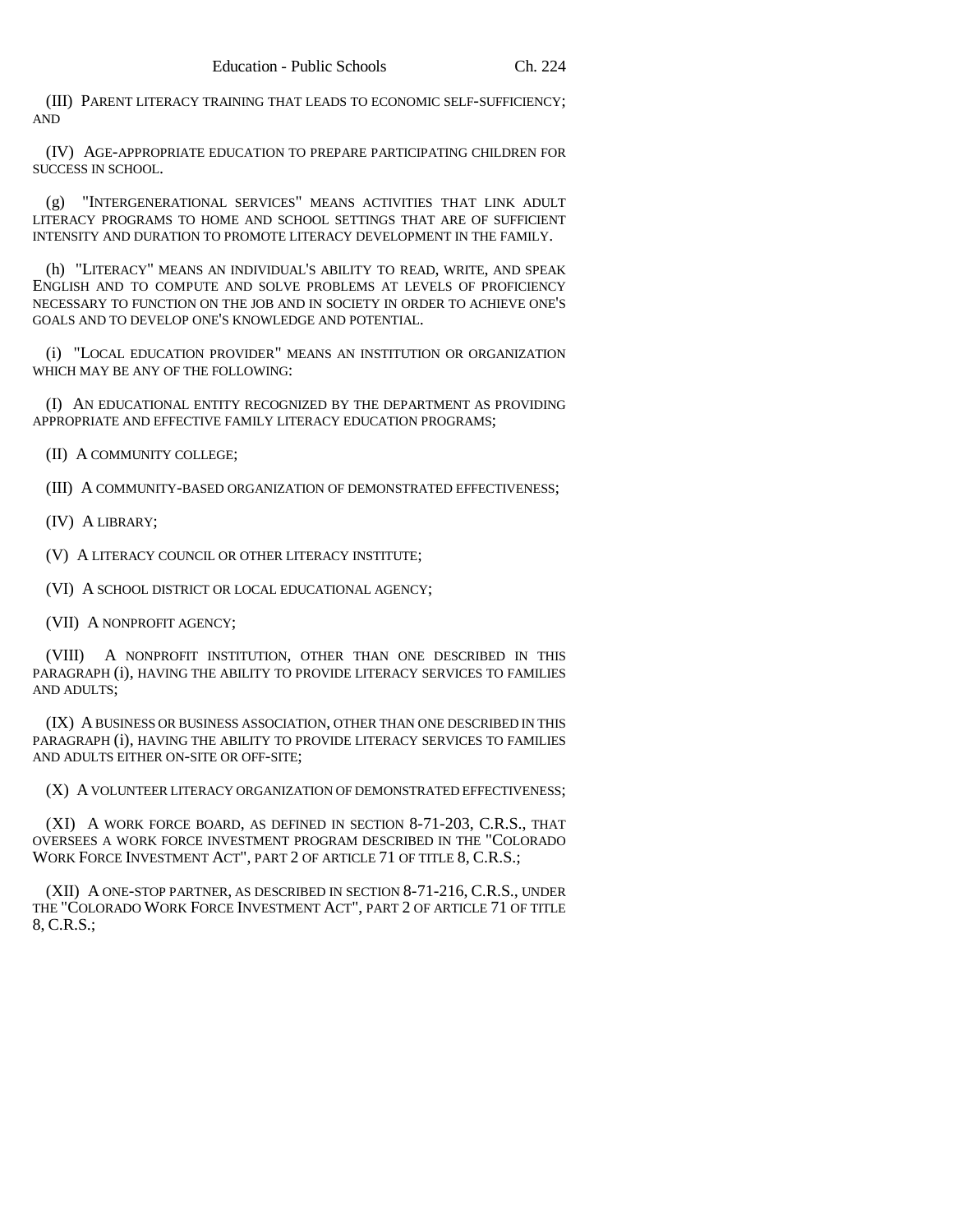(XIII) A CONSORTIA OF ENTITIES DESCRIBED IN THIS PARAGRAPH (i).

(j) "SUPPORT SERVICES" MEANS THOSE SERVICES NECESSARY TO ENABLE ELIGIBLE PARENTS AND THEIR CHILDREN AND OTHER ELIGIBLE ADULTS TO PARTICIPATE IN AND BENEFIT FROM A FAMILY LITERACY OR AN ADULT LITERACY EDUCATION PROGRAM.

(3) THERE SHALL BE ESTABLISHED WITHIN THE DEPARTMENT THE FAMILY LITERACY EDUCATION GRANT PROGRAM. LOCAL EDUCATION PROVIDERS MAY APPLY TO THE DEPARTMENT FOR GRANTS TO PROVIDE THE FOLLOWING SERVICES:

(a) FAMILY LITERACY EDUCATION FOR ELIGIBLE PARENTS AND THEIR CHILDREN;

(b) ADULT LITERACY EDUCATION FOR ELIGIBLE ADULTS, INCLUDING BUT NOT LIMITED TO INTERGENERATIONAL SERVICES; AND

(c) ENGLISH LANGUAGE LITERACY EDUCATION FOR ADULTS NEEDING ENGLISH LANGUAGE INSTRUCTION, INCLUDING BUT NOT LIMITED TO INTERGENERATIONAL SERVICES.

(4) GRANT RECIPIENTS MAY USE THE FUNDS AWARDED PURSUANT TO THIS SECTION FOR THE FOLLOWING ACTIVITIES:

(a) TRAINING FOR PAID AND VOLUNTEER INSTRUCTORS OF FAMILY LITERACY AND ADULT LITERACY EDUCATION;

(b) STAFFING LITERACY EDUCATION PROGRAMS BY PROVIDING SALARIES, WAGES, BENEFITS, BOOKS, AND OTHER INSTRUCTIONAL MATERIALS;

(c) ADMINISTERING FAMILY LITERACY EDUCATION PROGRAMS;

(d) PROVIDING SUPPORT SERVICES NECESSARY TO ENABLE INDIVIDUALS TO PARTICIPATE IN AND BENEFIT FROM THE FAMILY LITERACY EDUCATION GRANT PROGRAM; AND

(e) OUTREACH ACTIVITIES TO ENROLL ELIGIBLE PARENTS AND THEIR CHILDREN AND TO RECRUIT VOLUNTEER TUTORS TO SUPPORT INSTRUCTORS.

(5) THE STATE BOARD SHALL ADOPT SUCH PROCEDURES, RULES, AND FORMS AS MAY BE NECESSARY TO IMPLEMENT THE FAMILY LITERACY EDUCATION GRANT PROGRAM. APPLICATIONS SHALL BE MADE TO THE DEPARTMENT IN SUCH FORM AND AT SUCH TIME AS THE STATE BOARD MAY PRESCRIBE. GRANT MONEYS RECEIVED UNDER THE FAMILY LITERACY EDUCATION GRANT PROGRAM MAY BE USED IN CONJUNCTION WITH FUNDS RECEIVED FROM ANY OTHER PUBLIC OR PRIVATE SOURCE.

(6) THE STATE BOARD SHALL CONSIDER, AT A MINIMUM, THE FOLLOWING FACTORS WHEN EVALUATING APPLICATIONS FOR GRANTS THROUGH THE FAMILY LITERACY EDUCATION GRANT PROGRAM:

(a) THE PERCENTAGE OF CHILDREN IN THE SCHOOLS IN THE AREAS TO BE SERVED WHOSE PARENTS LACK A HIGH SCHOOL DIPLOMA;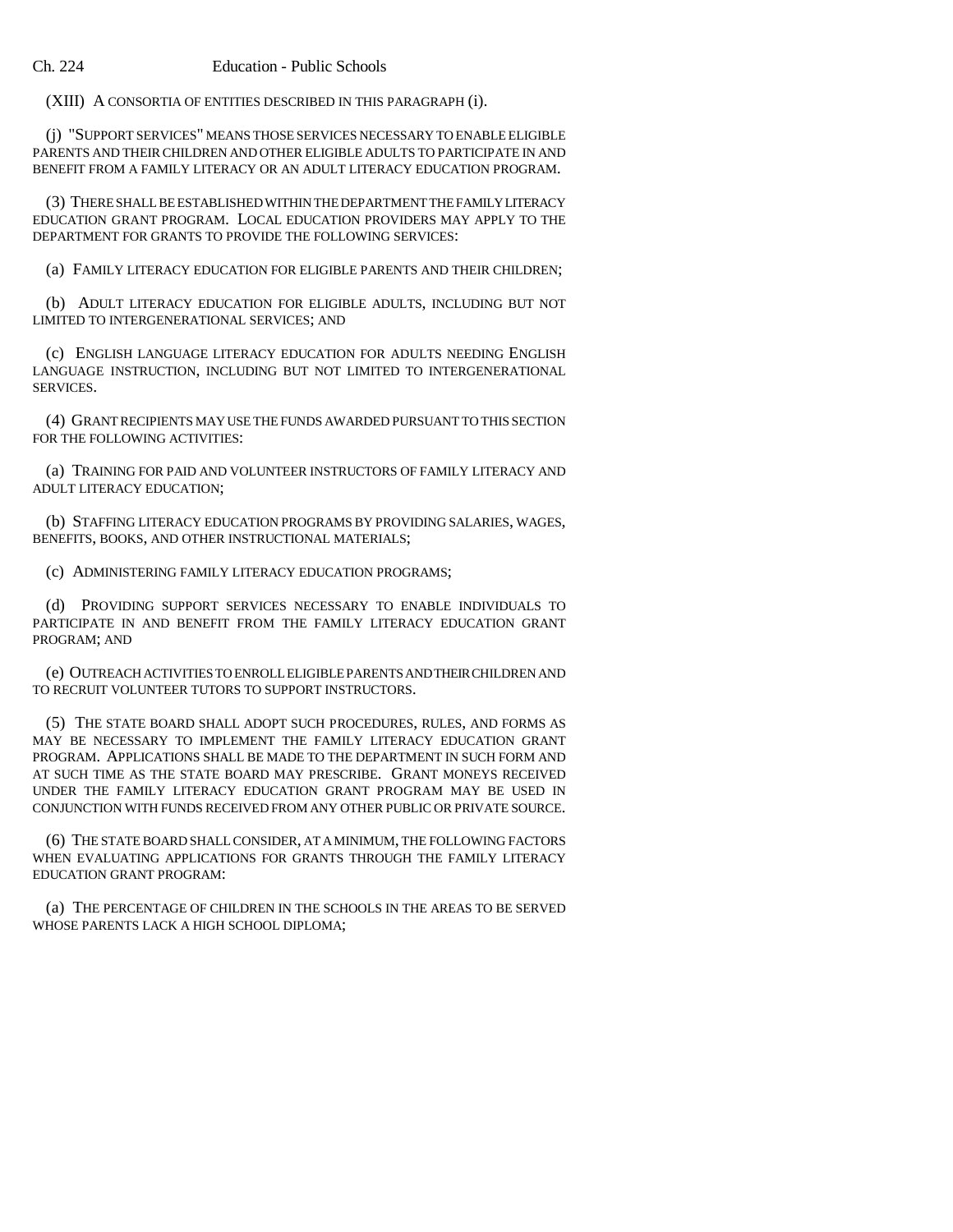(b) THE PERCENTAGE OF ELIGIBLE ADULTS EXPECTED TO BE ENROLLED IN FAMILY LITERACY OR ADULT LITERACY EDUCATION PROGRAMS FUNDED BY THE GRANT WHO ARE MEMBERS OF MINORITY GROUPS;

(c) THE PERCENTAGE OF ELIGIBLE ADULTS IN ANY LOCAL AREA TO BE SERVED USING GRANT MONEYS WHO DO NOT HAVE CERTIFICATES OF GRADUATION FROM A SECONDARY SCHOOL AND WHO ARE NOT CURRENTLY ENROLLED IN FAMILY LITERACY OR ADULT LITERACY EDUCATION PROGRAMS;

(d) THE PERCENTAGE OF ELIGIBLE PARENTS WITH LIMITED ENGLISH SKILLS; AND

(e) (I) THE PERCENTAGE OF ELIGIBLE PARENTS AND THEIR CHILDREN EXPECTED TO BE ENROLLED IN FAMILY LITERACY OR ADULT LITERACY PROGRAMS FUNDED BY THE GRANT WHO ARE RECEIVING EITHER STATE OR FEDERAL PUBLIC ASSISTANCE; OR

(II) THE PERCENTAGE OF ELIGIBLE PARENTS IN THE AREA TO BE SERVED WHO ARE UNEMPLOYED WORKERS.

(7) (a) THE DEPARTMENT MAY AUDIT THE RECORDS AND ACCOUNTS OF FAMILY LITERACY EDUCATION PROVIDERS RELATING TO GRANTS AWARDED PURSUANT TO THIS SECTION. A LOCAL EDUCATION PROVIDER SHALL MAKE THE RECORDS AND ACCOUNTS AVAILABLE TO THE DEPARTMENT UPON REQUEST.

(b) UPON COMPLETION OF ANY FAMILY LITERACY EDUCATION PROGRAM FUNDED, IN PART, BY A GRANT AWARDED PURSUANT TO THIS SECTION, EACH LOCAL EDUCATION PROVIDER SHALL REPORT TO THE DEPARTMENT THE SAME INFORMATION ON THE STATE-FUNDED PROGRAM AS IS REQUIRED TO BE REPORTED BY TITLE II OF THE FEDERAL "WORKFORCE INVESTMENT ACT OF 1998", AS AMENDED, 20 U.S.C. SEC. 9201 ET SEC., FOR FEDERALLY FUNDED PROGRAMS, ALONG WITH DATA CONCERNING THE CHILDREN'S EDUCATION COMPONENT. THE DEPARTMENT MAY REQUEST SUCH ADDITIONAL INFORMATION AS MAY BE REQUIRED BY RULE OF THE STATE BOARD.

(c) ON OR BEFORE JANUARY 15, 2003, AND ON OR BEFORE JANUARY 15 EACH YEAR THEREAFTER, THE DEPARTMENT SHALL PROVIDE AN ANNUAL REPORT TO THE EDUCATION COMMITTEES OF THE SENATE AND HOUSE OF REPRESENTATIVES, WHICH DESCRIBES STATE-ADMINISTERED FAMILY LITERACY EDUCATION ACTIVITIES FOR THE PRIOR FISCAL YEAR. LOCAL EDUCATION PROVIDERS HAVING FAMILY LITERACY AND ADULT LITERACY EDUCATION PROGRAMS THAT RECEIVE GRANT MONEYS PURSUANT TO THIS SECTION SHALL ASSIST THE DEPARTMENT IN THE DEVELOPMENT OF THE REPORT. THE REPORT SHALL ADDRESS THE RESPONSIBILITIES OF STATE AND LOCAL AGENCIES AND SHALL DESCRIBE MEASURES TAKEN TO PROVIDE A COORDINATED AND COMPREHENSIVE SERVICE DELIVERY SYSTEM.

(8) (a) THE DEPARTMENT IS AUTHORIZED TO RECEIVE AND EXPEND GIFTS, DONATIONS, OR GRANTS OF ANY KIND FROM ANY PUBLIC OR PRIVATE ENTITY TO CARRY OUT THE PURPOSES OF THIS SECTION, SUBJECT TO THE TERMS AND CONDITIONS UNDER WHICH GIVEN; EXCEPT THAT NO GIFT, DONATION, OR GRANT SHALL BE ACCEPTED IF THE CONDITIONS ATTACHED THERETO REQUIRE THE USE OR EXPENDITURE THEREOF IN A MANNER CONTRARY TO LAW.

(b) ANY GIFTS, GRANTS, OR DONATIONS RECEIVED PURSUANT TO PARAGRAPH (a)